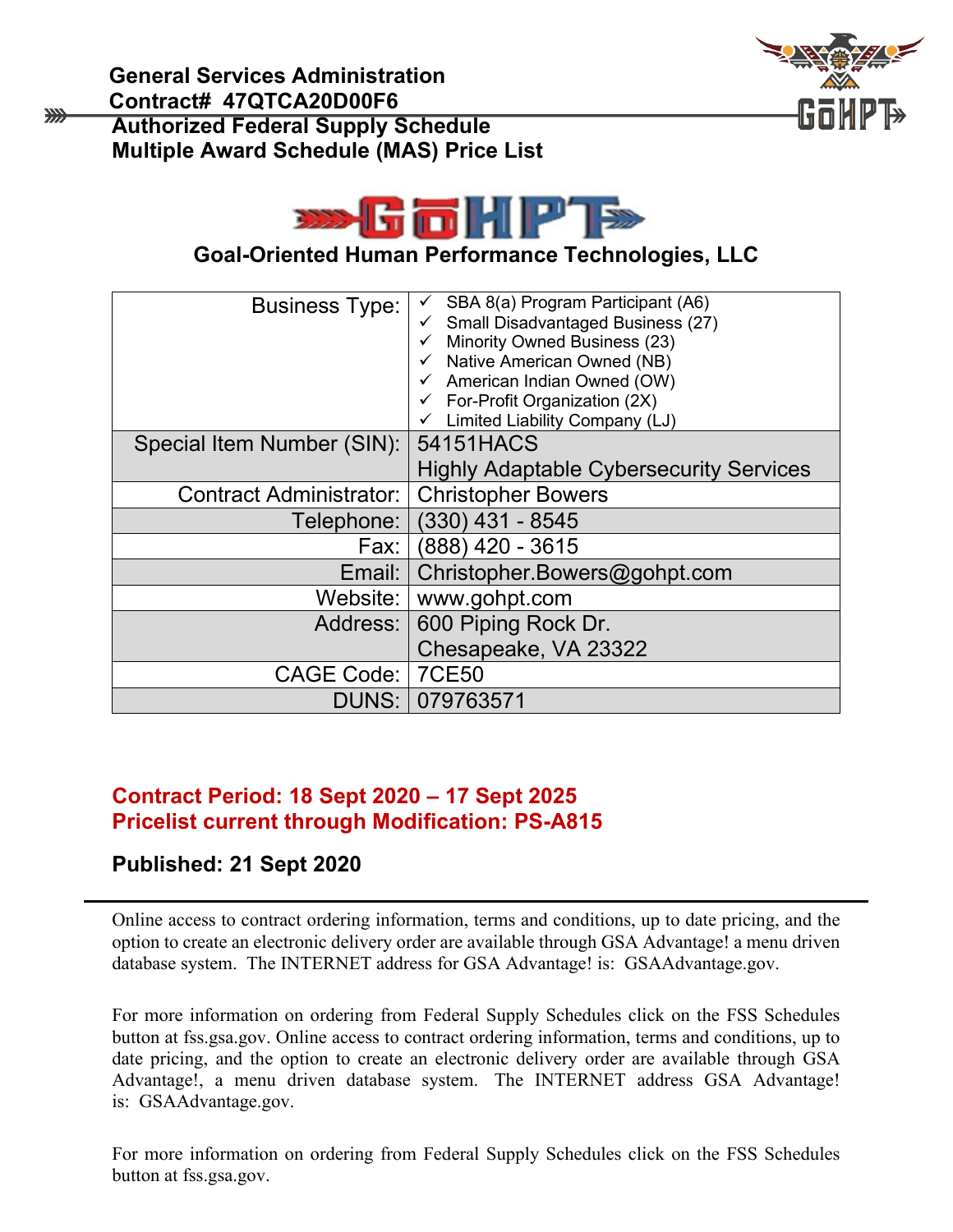

| <b>Table of Contents</b> |  |
|--------------------------|--|
|                          |  |
|                          |  |
|                          |  |
|                          |  |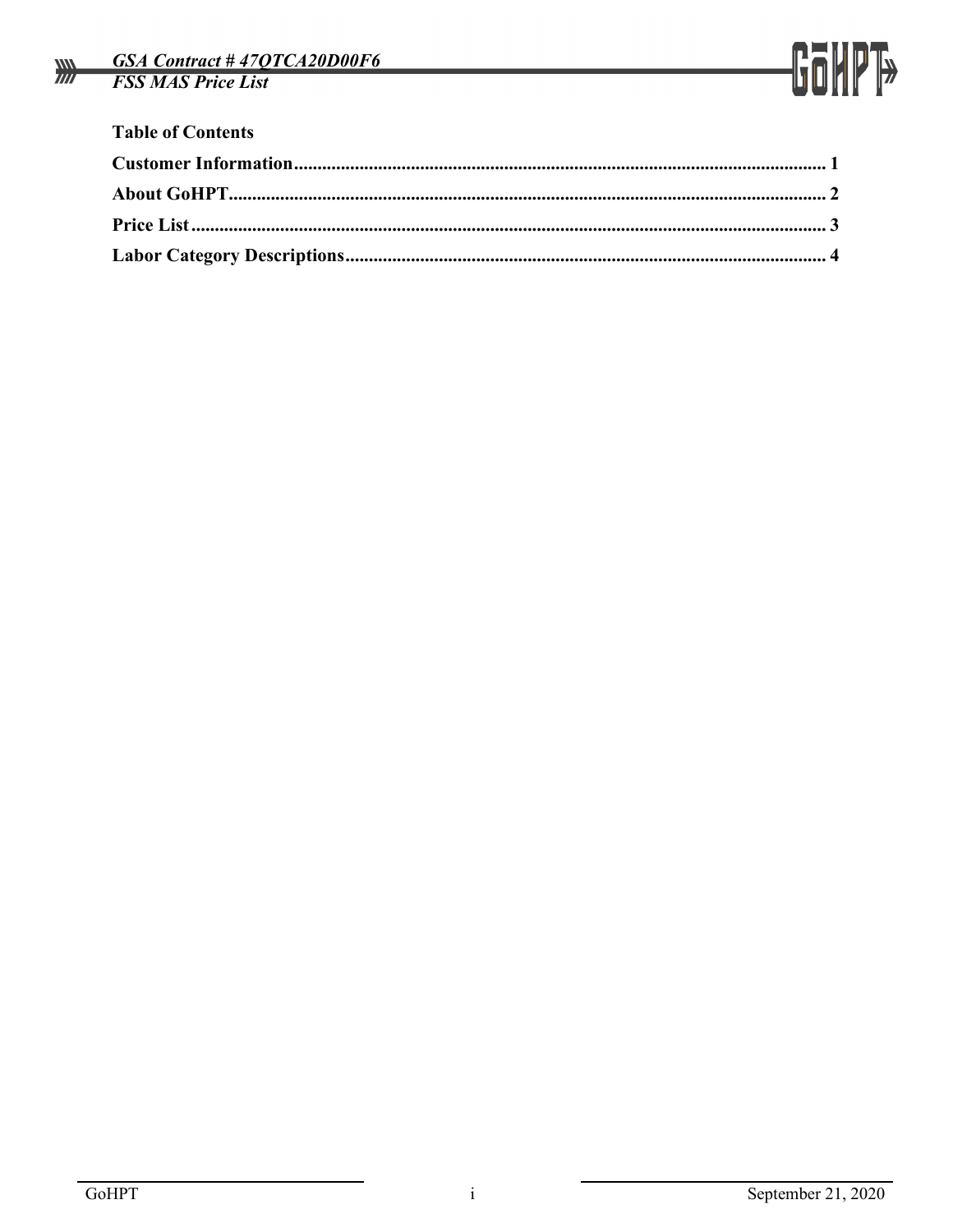

#### <span id="page-2-0"></span>**Customer Information**

#### **1a. Table of awarded special item numbers**

|                                                                                                                  | <b>Special Item Number</b>                                                                                 | <b>Description</b>                                                                                            | <b>Large Category</b>     | Subcategory                                              |  |  |  |  |  |
|------------------------------------------------------------------------------------------------------------------|------------------------------------------------------------------------------------------------------------|---------------------------------------------------------------------------------------------------------------|---------------------------|----------------------------------------------------------|--|--|--|--|--|
| 54151HACS                                                                                                        |                                                                                                            | <b>Highly Adaptive Cybersecurity</b><br>Services (HACS)                                                       | Information<br>Technology | IT Services                                              |  |  |  |  |  |
|                                                                                                                  | 1b. Identification of the lowest priced model number and lowest unit price for that model for each special |                                                                                                               |                           |                                                          |  |  |  |  |  |
|                                                                                                                  | item number awarded in the contract See Price List                                                         |                                                                                                               |                           |                                                          |  |  |  |  |  |
|                                                                                                                  | 1c. Hourly Rates A description of all services and rates is shown in our Price List                        |                                                                                                               |                           |                                                          |  |  |  |  |  |
|                                                                                                                  |                                                                                                            | 2. Maximum order Special Item Number 54151HACS - \$500,000                                                    |                           |                                                          |  |  |  |  |  |
|                                                                                                                  | 3. Minimum order \$100                                                                                     |                                                                                                               |                           |                                                          |  |  |  |  |  |
|                                                                                                                  |                                                                                                            | 4. Geographic coverage (delivery area) W- Worldwide (CONUS and / or OCONUS)                                   |                           |                                                          |  |  |  |  |  |
|                                                                                                                  |                                                                                                            | 5. Point(s) of production (city, county, and State or foreign country) $N/A$                                  |                           |                                                          |  |  |  |  |  |
|                                                                                                                  |                                                                                                            | 6. Discount Prices shown are NET Prices; a Basic Discount (3-10% from list price) has been applied            |                           |                                                          |  |  |  |  |  |
|                                                                                                                  | 7. Quantity discounts None                                                                                 |                                                                                                               |                           |                                                          |  |  |  |  |  |
|                                                                                                                  | 8. Prompt payment terms 0% in Net 30 Days                                                                  |                                                                                                               |                           |                                                          |  |  |  |  |  |
|                                                                                                                  |                                                                                                            | Prompt payment terms cannot be negotiated out of the contractual agreement in exchange for other concessions. |                           |                                                          |  |  |  |  |  |
|                                                                                                                  |                                                                                                            | 9a. Purchase cards are accepted at or below the micro-purchase threshold                                      |                           |                                                          |  |  |  |  |  |
|                                                                                                                  |                                                                                                            | 9b. Purchase cards are accepted above the micro-purchase threshold                                            |                           |                                                          |  |  |  |  |  |
|                                                                                                                  | 10. Foreign items None                                                                                     |                                                                                                               |                           |                                                          |  |  |  |  |  |
|                                                                                                                  |                                                                                                            | 11a. Time of delivery To be determined on the task order level                                                |                           |                                                          |  |  |  |  |  |
|                                                                                                                  |                                                                                                            | 11b. Expedited Delivery Services only, expedited delivery is not applicable                                   |                           |                                                          |  |  |  |  |  |
|                                                                                                                  |                                                                                                            | 11c. Overnight and 2-day delivery Services only, overnight or 2-day delivery is not applicable                |                           |                                                          |  |  |  |  |  |
|                                                                                                                  |                                                                                                            | 11d. Urgent Requirements Customer may contact the Contractor to affect a faster delivery                      |                           |                                                          |  |  |  |  |  |
|                                                                                                                  | 12. F.O.B. point Destination                                                                               |                                                                                                               |                           |                                                          |  |  |  |  |  |
|                                                                                                                  |                                                                                                            | 13a. Ordering address 600 Piping Rock Dr., Chesapeake, VA 23322                                               |                           |                                                          |  |  |  |  |  |
|                                                                                                                  |                                                                                                            | 13b. Ordering procedures For supplies and services, the ordering procedures, information on Blanket Purchase  |                           |                                                          |  |  |  |  |  |
|                                                                                                                  |                                                                                                            | Agreements (BPA's) are found in Federal Acquisition Regulation (FAR) 8.405-3.                                 |                           |                                                          |  |  |  |  |  |
|                                                                                                                  |                                                                                                            | 14. Payment address 600 Piping Rock Dr., Chesapeake, VA 23322                                                 |                           |                                                          |  |  |  |  |  |
|                                                                                                                  | 15. Warranty provision Services only                                                                       |                                                                                                               |                           |                                                          |  |  |  |  |  |
|                                                                                                                  | 16. Export packing charges, if applicable $N/A$                                                            |                                                                                                               |                           |                                                          |  |  |  |  |  |
|                                                                                                                  |                                                                                                            | 17. Terms and conditions of Government purchase card acceptance (any thresholds above the micro-              |                           |                                                          |  |  |  |  |  |
|                                                                                                                  | purchase level) <u>N/A</u>                                                                                 |                                                                                                               |                           |                                                          |  |  |  |  |  |
|                                                                                                                  | 18. Terms and conditions of rental, maintenance, and repair (if applicable) $N/A$                          |                                                                                                               |                           |                                                          |  |  |  |  |  |
| 19. Terms and conditions of installation (if applicable) $N/A$                                                   |                                                                                                            |                                                                                                               |                           |                                                          |  |  |  |  |  |
| 20. Terms and conditions of repair parts indicating date of parts price lists and any discounts from list prices |                                                                                                            |                                                                                                               |                           |                                                          |  |  |  |  |  |
| (if applicable) $N/A$                                                                                            |                                                                                                            |                                                                                                               |                           |                                                          |  |  |  |  |  |
| 20a. Terms and conditions for any other services (if applicable) $\underline{N/A}$                               |                                                                                                            |                                                                                                               |                           |                                                          |  |  |  |  |  |
| 21. List of service and distribution points (if applicable) $N/A$                                                |                                                                                                            |                                                                                                               |                           |                                                          |  |  |  |  |  |
| 22. List of participating dealers (if applicable) $\frac{N}{A}$                                                  |                                                                                                            |                                                                                                               |                           |                                                          |  |  |  |  |  |
|                                                                                                                  | 23. Preventive maintenance (if applicable) $N/A$                                                           |                                                                                                               |                           |                                                          |  |  |  |  |  |
| 24a. Special attributes such as environmental attributes (e.g., recycled content, energy efficiency, and/or      |                                                                                                            |                                                                                                               |                           |                                                          |  |  |  |  |  |
| reduced pollutants) N/A                                                                                          |                                                                                                            |                                                                                                               |                           |                                                          |  |  |  |  |  |
| 24b. Section 508 compliance Section 508 compliance for services will be determined at the Task Order Level in    |                                                                                                            |                                                                                                               |                           |                                                          |  |  |  |  |  |
|                                                                                                                  | accordance with the EIT standard found at: www.Section508.gov/.                                            |                                                                                                               |                           |                                                          |  |  |  |  |  |
|                                                                                                                  |                                                                                                            |                                                                                                               |                           | 25. Data Universal Number System (DUNS) number 079763571 |  |  |  |  |  |

**26. Notification regarding registration in System for Award Management (SAM) database** Goal-Oriented Human Performance Technologies, LLC has an active SAM registration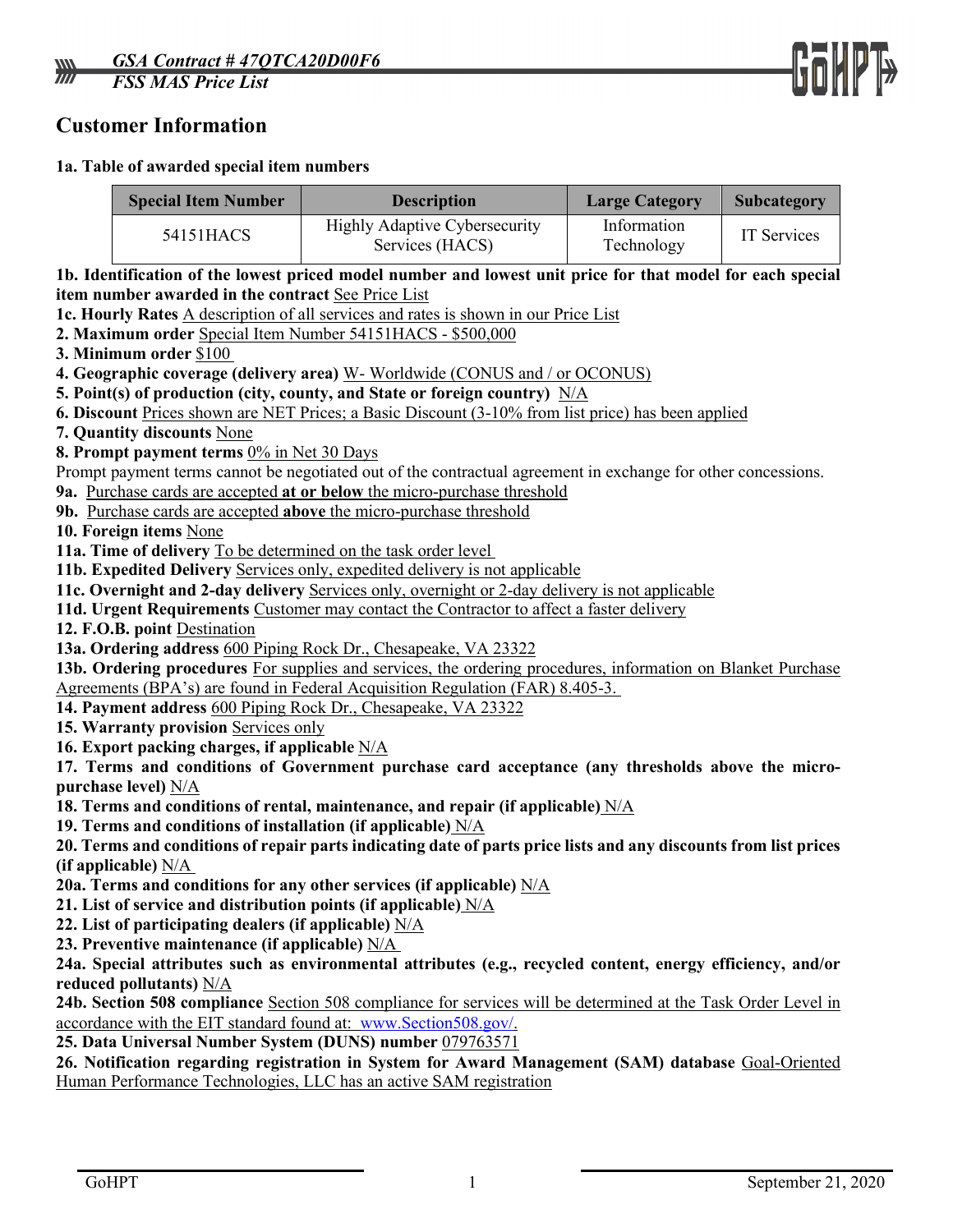# Goal-Oriented Human Performance Technologies, LLC GaHP\* **Capability Statement 8(a) Certified**

### <span id="page-3-0"></span>**GOHPT SUMMARY**

Goal-Oriented Human Performance Technologies, LLC (GoHPT) provides premier Engineering, Technical, and Professional Services to DoD & DHS Medical, Logistics, Engineering, and Cyber Security Commands, Divisions, and Centers of Excellence. Our systemic management approach applies a practical, flexible, and robust methodology for supporting and sustaining people and systems whose purpose is to protect the Homeland.

GoHPT is Native American owned and certified as an SBA 8(a) Company.

### **SBA Certified 8(a) Company.**

www.gohpt.com

Primary NAICS: 541519

**Other Computer Related Services Additional NATCS:** 

541330, 541512, 541611, & 541990

GoHPT accepts contracts for all NAICS. CAGE: 7CE50 DUNS: 079763571

### **CORE COMPETENCIES**







**ANALYSIS** 



⋈

### **Professional Services**

- **Logistics**
- **Statistical Analysis**
- **Technical Writing** ✓
- √ Graphic Design & Multimedia Support
- $\checkmark$  Instructional Design
- ← Maintenance Analysis
- √ Job Task Analysis

#### **IT Solutions**

- $\sqrt{I}$  IT Program Management
- ← Enterprise Architecture
	- **SharePoint App & Web Dev**
- ← Data Management
- ✓ System Analytics
- ← Configuration Management
	- **Help Desk Services**

#### Cyber Security

- √ IT Strategy & Policy Development
- ← Hardware Testing
- $\checkmark$  Cyber Resiliency
- ← Certification & Accreditation
- √ RMF/FISMA/IT Controls
	- **System Security Plans**
	- **COMSEC / TEMPEST Verification**
- **Risk & Threat Identification**

# **CONTACT INFORMATION**

### Gov Business POC: Christopher Bowers

Phone: (330)431-8545

E-Mail: christopher.bowers@gohpt.com

Address: 600 Piping Rock Dr.<br>Chesapeake, VA 23322

# **EMPLOYEE PROFILE**

GoHPT Employees are as diverse as their background / certifications:

| - CISSP | - CASP → CCNP |               | - PMP   |
|---------|---------------|---------------|---------|
| - Sec+  | - CCNA → ITIL |               | - НРТ   |
| · SCORM | - CEH         | - LEAN        | · SCRUM |
| · Agile | - Med.        | $\cdot$ Ph.D. | - M.D.  |

### **CUSTOMERS**



### **DIFFERENTIATORS**

- Since 2015, GoHPT has maintained a 95% employee retention rate.
- √ 23 GoHPT Employees have earned over a dozen new technical certifications and completed over 130 hours of professional development training in the past 3 years.
- The HPT Method is a value added service that ensures resilience and consistency while identifying potential for improvement.

### **LEARNING PARTNERS**









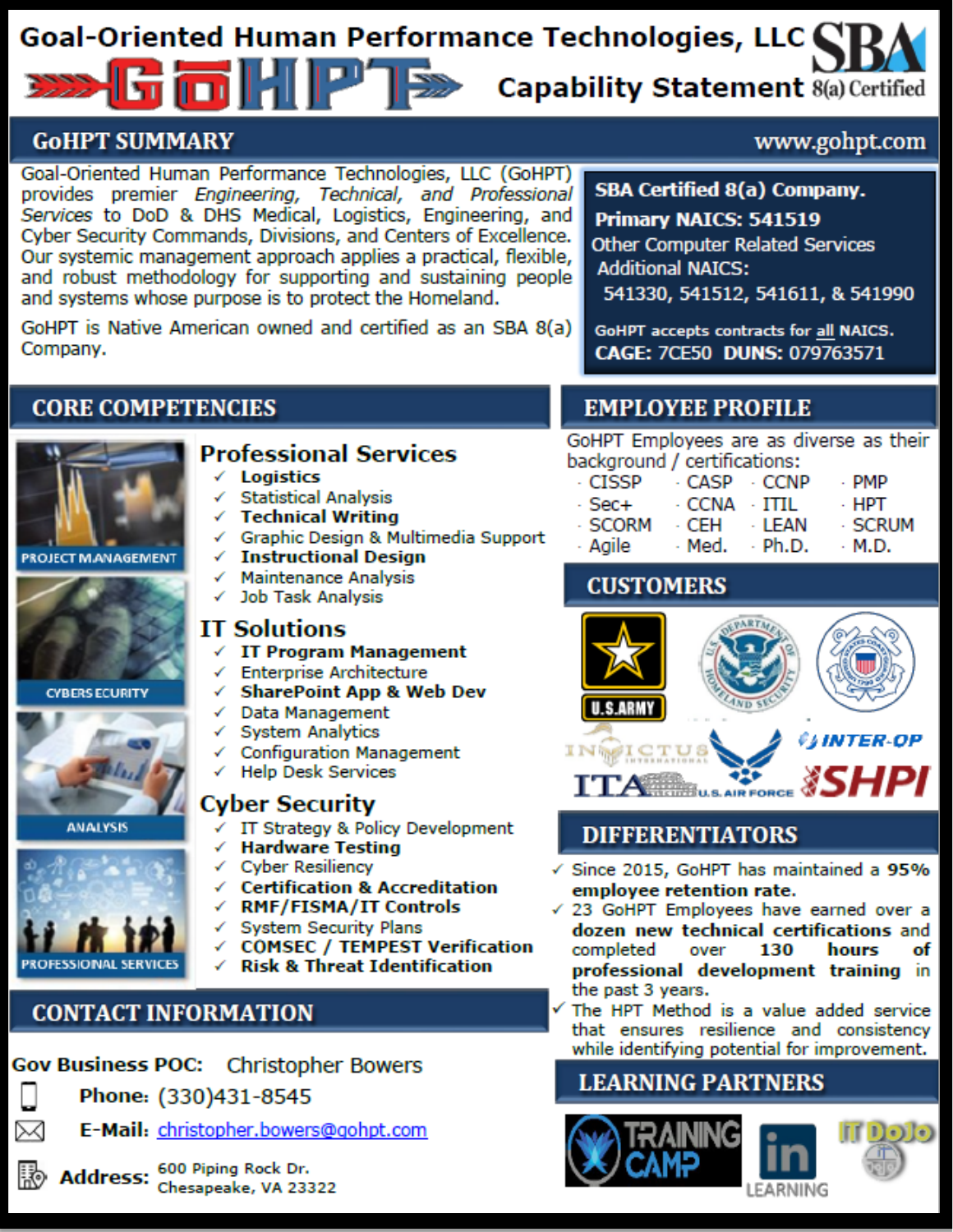

## <span id="page-4-0"></span>**Price List**

| <b>SIN</b> | <b>Awarded Labor Category</b>                | Year 1   | Year 2   | Year 3   | Year <sub>4</sub> | Year 5   |
|------------|----------------------------------------------|----------|----------|----------|-------------------|----------|
| 54151HACS  | Cyber Analyst / Engineer- Junior             | \$58.93  | \$60.85  | \$62.83  | \$64.87           | \$66.98  |
| 54151HACS  | Cyber Analyst / Engineer - Mid-Level         | \$74.88  | \$77.31  | \$79.82  | \$82.42           | \$85.10  |
| 54151HACS  | Cyber Analyst / Engineer- Senior             | \$92.74  | \$95.76  | \$98.87  | \$102.08          | \$105.40 |
| 54151HACS  | Computer Cybersecurity Specialist - Junior   | \$69.44  | \$71.70  | \$74.03  | \$76.44           | \$78.92  |
| 54151HACS  | <b>Information Assurance Cybersecurity</b>   | \$78.86  | \$81.43  | \$84.07  | \$86.81           | \$89.63  |
|            | Network Communications Engineer - Junior     |          |          |          |                   |          |
| 54151HACS  | Information Assurance Cybersecurity          | \$89.21  | \$92.11  | \$95.11  | \$98.20           | \$101.39 |
|            | Network Communications Engineer -            |          |          |          |                   |          |
|            | Mid-Level                                    |          |          |          |                   |          |
| 54151HACS  | Information Assurance Cybersecurity          | \$99.75  | \$102.99 | \$106.34 | \$109.79          | \$113.36 |
|            | Network Communications Engineer- Senior      |          |          |          |                   |          |
| 54151HACS  | <b>Cybersecurity SME Analyst-Mid-Level</b>   | \$117.38 | \$121.19 | \$125.13 | \$129.20          | \$133.40 |
| 54151HACS  | <b>Cybersecurity SME Analyst-Senior</b>      | \$133.46 | \$137.80 | \$142.28 | \$146.90          | \$151.68 |
| 54151HACS  | Cybersecurity SME Analyst- Principal         | \$149.79 | \$154.66 | \$159.68 | \$164.87          | \$170.23 |
| 54151HACS  | Cybersecurity SME Engineer- Junior           | \$78.86  | \$81.43  | \$84.07  | \$86.81           | \$89.63  |
| 54151HACS  | <b>Cybersecurity SME Engineer- Mid-Level</b> | \$89.40  | \$92.31  | \$95.31  | \$98.40           | \$101.60 |
| 54151HACS  | Cybersecurity SME Engineer- Senior           | \$111.22 | \$114.84 | \$118.57 | \$122.42          | \$126.40 |
| 54151HACS  | Cybersecurity Workforce SME Trainer-         | \$43.93  | \$45.36  | \$46.84  | \$48.36           | \$49.93  |
|            | Junior                                       |          |          |          |                   |          |
| 54151HACS  | Cybersecurity Workforce SME Trainer-         | \$59.48  | \$61.42  | \$63.41  | \$65.47           | \$67.60  |
|            | Mid-Level                                    |          |          |          |                   |          |
| 54151HACS  | Cybersecurity Workforce SME Trainer-         | \$70.75  | \$73.04  | \$75.42  | \$77.87           | \$80.40  |
|            | <b>Senior</b>                                |          |          |          |                   |          |
| 54151HACS  | Cybertools Software Engineer- Mid-Level      | \$75.46  | \$77.91  | \$80.44  | \$83.06           | \$85.76  |
| 54151HACS  | Cybersecurity Systems Analyst - Mid-Level    | \$70.69  | \$72.99  | \$75.36  | \$77.81           | \$80.34  |
| 54151HACS  | Cybersecurity Systems Analyst - Senior       | \$88.60  | \$91.48  | \$94.45  | \$97.52           | \$100.69 |
| 54151HACS  | Cybersecurity Systems Analyst- Principal     | \$121.56 | \$125.51 | \$129.59 | \$133.80          | \$138.15 |
| 54151HACS  | Web Security Administrator                   | \$72.48  | \$74.83  | \$77.27  | \$79.78           | \$82.37  |
| 54151HACS  | Web Security Analyst                         | \$74.35  | \$76.77  | \$79.26  | \$81.84           | \$84.50  |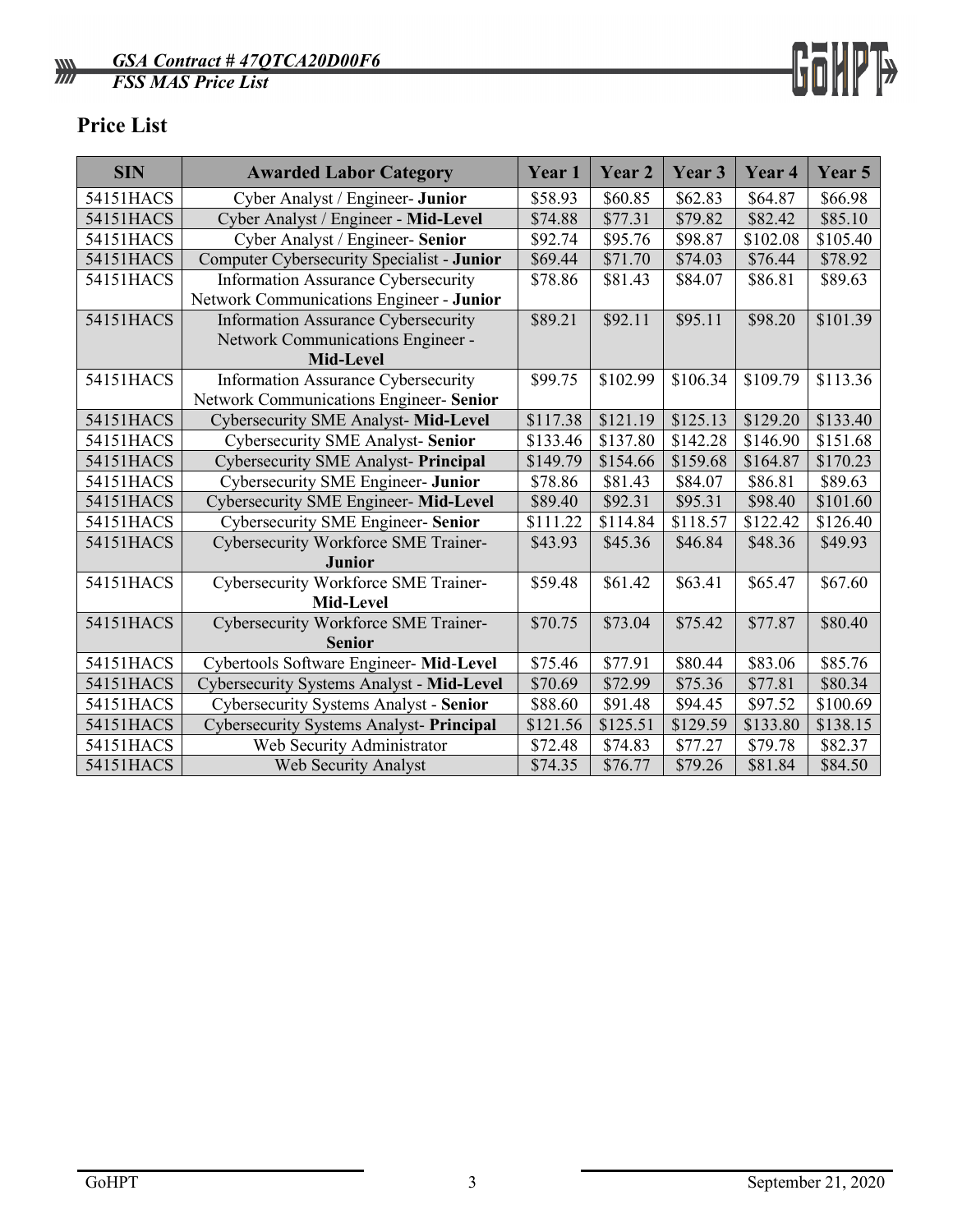

# **Labor Category Descriptions**

<span id="page-5-0"></span>

| <b>Labor Category</b>                                | Years<br>Exp. | <b>Functional Responsibility</b>                                                                                                                                                                                                                                                                                                                                                                                                                                                                                                                                                                                                                                                                                                                                                                                                                                                                                                                                                                                                                                                                                                                                                                                                                                                                                              | <b>Education</b>                                                                                                                                                 |
|------------------------------------------------------|---------------|-------------------------------------------------------------------------------------------------------------------------------------------------------------------------------------------------------------------------------------------------------------------------------------------------------------------------------------------------------------------------------------------------------------------------------------------------------------------------------------------------------------------------------------------------------------------------------------------------------------------------------------------------------------------------------------------------------------------------------------------------------------------------------------------------------------------------------------------------------------------------------------------------------------------------------------------------------------------------------------------------------------------------------------------------------------------------------------------------------------------------------------------------------------------------------------------------------------------------------------------------------------------------------------------------------------------------------|------------------------------------------------------------------------------------------------------------------------------------------------------------------|
| Cyber Analyst / Engineer-<br><b>Junior</b>           | $0 - 2$       | Analyzes and defines security requirement for computer systems which include network<br>layer hardware, workstations and servers. Designs, develops, engineers, and implements<br>solutions that meet security requirements. Responsible for integration and<br>implementation of the computer system security solution. Gathers and organizes                                                                                                                                                                                                                                                                                                                                                                                                                                                                                                                                                                                                                                                                                                                                                                                                                                                                                                                                                                                |                                                                                                                                                                  |
| Cyber Analyst / Engineer-<br>Mid-Level               | >3            | technical information about an organization's mission goals and needs, existing security<br>products, and ongoing programs in computer security. Performs risk analyses of<br>computer systems and applications during all phases of the system development life<br>cycle. Must demonstrate a complete understanding of and the ability to implement                                                                                                                                                                                                                                                                                                                                                                                                                                                                                                                                                                                                                                                                                                                                                                                                                                                                                                                                                                          | BA/BS in Computer Science,<br>Information Systems,<br>Engineering, Business, or other<br>related scientific or technical<br>discipline.                          |
| Cyber Analyst / Engineer-<br><b>Senior</b>           | >7            | business security practices; current security tools; hardware/software firewalls and their<br>implementation; different communications protocols; encryption techniques/tools and<br>current internet technology. Must demonstrate a complete understanding of Microsoft<br>server operating systems, Active Directory (AD), and Group Policy Objects (GPOs).<br>Must be able to work on weekends as required. Strong verbal and written<br>communication skills. As levels increase, the requisite responsibilities and composite<br>labor rates increase in magnitude.                                                                                                                                                                                                                                                                                                                                                                                                                                                                                                                                                                                                                                                                                                                                                      |                                                                                                                                                                  |
| <b>Computer Cybersecurity</b><br>Specialist - Junior | $0 - 2$       | Evaluates and applies the technical, operational and physical information security to<br>various system and system activities. Has knowledge of computer hardware and<br>operating systems (Windows and UNIX). The Specialist assesses information security<br>risks, threats, vulnerabilities; documents findings; and summarizes recommendations in<br>written and oral form for the USCG. The specialist should be capable of designing,<br>configuring, integrating and deploying open source and commercial applications and<br>tools to support Information Assurance. Computer Security Specialist should have<br>thorough knowledge of all aspects of Information Assurance in the areas of CIRT, C&A<br>and/or TEMPEST to minimize any type of loss and destruction to information<br>technology systems assets and data. The Specialist should also be proficient in<br>researching and evaluating emerging information technologies relevant to information<br>security; interpreting requirements and providing analytical reviews for system<br>architecture, equipment and software; and providing recommendations. The Specialist<br>should be proficient in IA policies, standards, and best practices and ability to convey<br>information to technical and non-technical audiences verbally and in writing. | Associates (2-year) degree in<br>Information Systems,<br>Engineering, Business, or other<br>related scientific or technical<br>discipline.<br><b>IAT</b> Level I |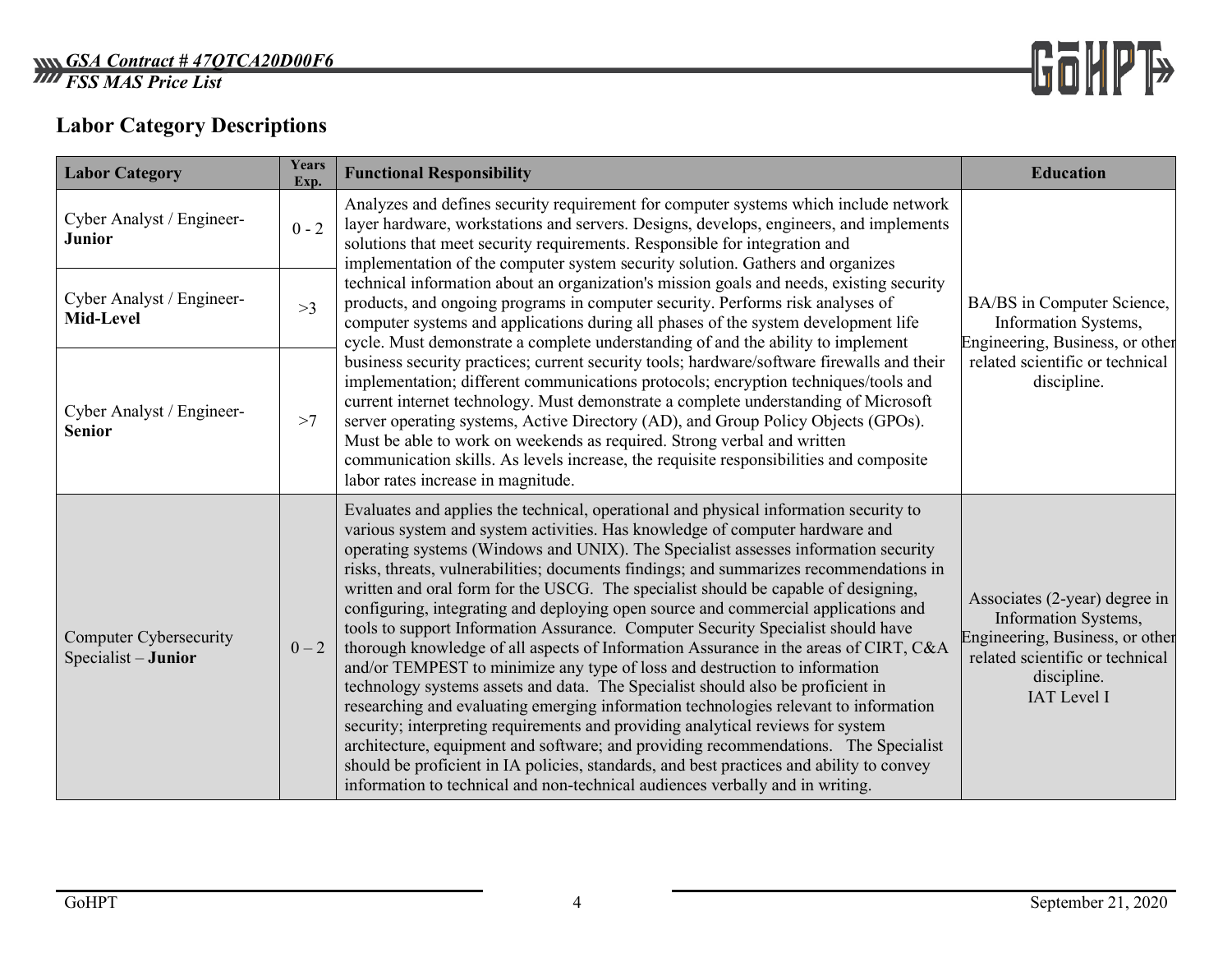#### *GSA Contract # 47QTCA20D00F6 FSS MAS Price List*



| <b>Labor Category</b>                                                                                     | Years<br>Exp. | <b>Functional Responsibility</b>                                                                                                                                                                                                                                                                                                                                                                                                                                                                                                          | <b>Education</b>                                                                                                                        |
|-----------------------------------------------------------------------------------------------------------|---------------|-------------------------------------------------------------------------------------------------------------------------------------------------------------------------------------------------------------------------------------------------------------------------------------------------------------------------------------------------------------------------------------------------------------------------------------------------------------------------------------------------------------------------------------------|-----------------------------------------------------------------------------------------------------------------------------------------|
| <b>Information Assurance</b><br><b>Cybersecurity Network</b><br>Communications Engineer-<br><b>Junior</b> | $0 - 2$       |                                                                                                                                                                                                                                                                                                                                                                                                                                                                                                                                           | BA/BS in Computer Science,                                                                                                              |
| <b>Information Assurance</b><br><b>Cybersecurity Network</b><br>Communications Engineer-<br>Mid-Level     | >3            | Designs, implements, and troubleshoots computer networks. Performs high-level<br>network related duties such as network architecture, network design, choosing of<br>network devices, and network policies. As levels increase, the requisite responsibilities<br>and composite labor rates increase in magnitude.                                                                                                                                                                                                                        | Information Systems,<br>Engineering, Business, or other<br>related scientific or technical                                              |
| <b>Information Assurance</b><br><b>Cybersecurity Network</b><br>Communications Engineer-<br><b>Senior</b> | >7            |                                                                                                                                                                                                                                                                                                                                                                                                                                                                                                                                           | discipline.                                                                                                                             |
| <b>Cybersecurity SME Analyst-</b><br><b>Mid Level</b>                                                     | >3            | Conducts analysis on work procedures and recommends changes to improve the<br>effectiveness of the organization's management. Provides management with studies on<br>ways to increase efficiency. Familiar with a variety of the field's concepts, practices, and<br>procedures. Relies on experience and judgment to plan and accomplish goals. Performs<br>a variety of tasks. A high degree of creativity and latitude is expected. Typically reports<br>to a manager or head of a unit.                                               | BA/BS in Computer Science,<br>Information Systems,<br>Engineering, Business, or other<br>related scientific or technical<br>discipline. |
| Cybersecurity SME Analyst-<br><b>Senior</b>                                                               | >7            | Conducts analysis on work procedures and recommends changes to improve the<br>effectiveness of the organization's management. Provides management with studies on<br>ways to increase efficiency. Familiar with a variety of the field's concepts, practices, and<br>procedures. Relies on experience and judgment to plan and accomplish goals. Performs<br>a variety of tasks. A high degree of creativity and latitude is expected. Typically works<br>directly with senior client contact or SME IV, depending on project complexity. | BA/BS in Computer Science,<br>Information Systems,<br>Engineering, Business, or other<br>related scientific or technical<br>discipline. |
| <b>Cybersecurity SME Analyst-</b><br>Principal                                                            | >10           | Provides expert analytical and/or scientific solutions for highly complex<br>technical/scientific matters. May analyze program activities, such as acquisition or<br>program planning, program "should cost" analyses, financial management, cost analysis,<br>and other tasks related to government programs, weapon systems, or similar complex<br>programs. As levels increase, the requisite responsibilities and composite labor rates<br>increase in magnitude.                                                                     | BA/BS in Computer Science,<br>Information Systems,<br>Engineering, Business, or other<br>related scientific or technical<br>discipline. |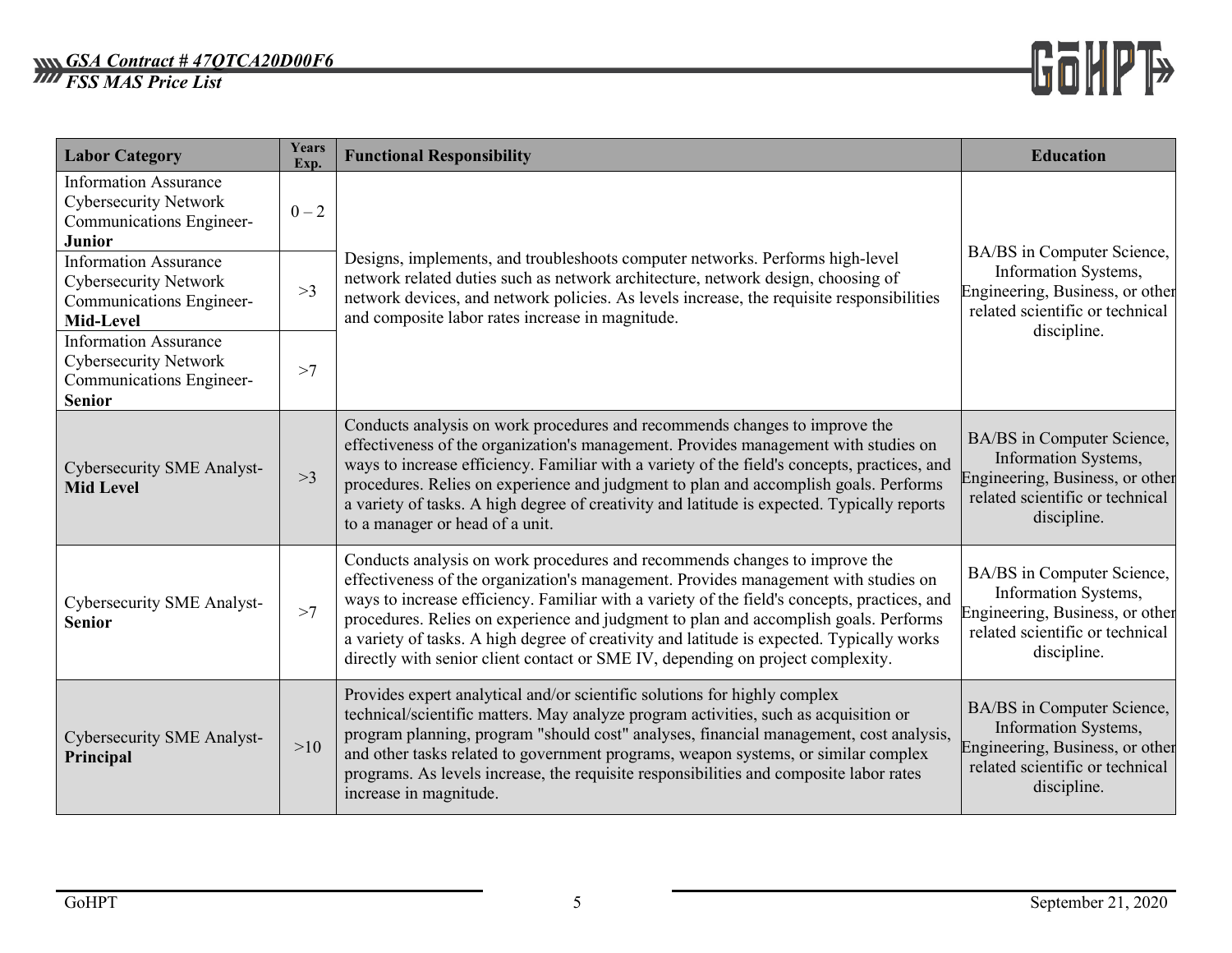#### *GSA Contract # 47QTCA20D00F6 FSS MAS Price List*



| <b>Labor Category</b>                                                              | Years<br>Exp. | <b>Functional Responsibility</b>                                                                                                                                                                                                                                                                                                                                                                                                                                                                                                                                                                                                                                                                                                                                                                                                                                                                                                                                                                                                                                                                                                                                                                                                                                                                                                                                                                                                                                                                                                               | <b>Education</b>                                                                                                                        |  |
|------------------------------------------------------------------------------------|---------------|------------------------------------------------------------------------------------------------------------------------------------------------------------------------------------------------------------------------------------------------------------------------------------------------------------------------------------------------------------------------------------------------------------------------------------------------------------------------------------------------------------------------------------------------------------------------------------------------------------------------------------------------------------------------------------------------------------------------------------------------------------------------------------------------------------------------------------------------------------------------------------------------------------------------------------------------------------------------------------------------------------------------------------------------------------------------------------------------------------------------------------------------------------------------------------------------------------------------------------------------------------------------------------------------------------------------------------------------------------------------------------------------------------------------------------------------------------------------------------------------------------------------------------------------|-----------------------------------------------------------------------------------------------------------------------------------------|--|
| <b>Cybersecurity SME Engineer-</b><br><b>Junior</b><br>Cybersecurity SME Engineer- | $0 - 3$       | Performs consultation on variety of engineering disciplines (systems, network, IA, IO,                                                                                                                                                                                                                                                                                                                                                                                                                                                                                                                                                                                                                                                                                                                                                                                                                                                                                                                                                                                                                                                                                                                                                                                                                                                                                                                                                                                                                                                         | BA/BS in Computer Science,<br>Information Systems,                                                                                      |  |
| Mid-Level                                                                          | >3            | etc) to provide leadership, analysis, and process of technical systems. As levels increase,<br>the requisite responsibilities and composite labor rates increase in magnitude.                                                                                                                                                                                                                                                                                                                                                                                                                                                                                                                                                                                                                                                                                                                                                                                                                                                                                                                                                                                                                                                                                                                                                                                                                                                                                                                                                                 | Engineering, Business, or other<br>related scientific or technical                                                                      |  |
| Cybersecurity SME Engineer-<br><b>Senior</b>                                       | >7            |                                                                                                                                                                                                                                                                                                                                                                                                                                                                                                                                                                                                                                                                                                                                                                                                                                                                                                                                                                                                                                                                                                                                                                                                                                                                                                                                                                                                                                                                                                                                                | discipline.                                                                                                                             |  |
| Cybersecurity Workforce<br><b>SME</b> Trainer- Junior                              | $0 - 2$       | Plans, develops, and coordinates in-house product training programs for support<br>personnel and customers. Obtains information needed to prepare in-house training                                                                                                                                                                                                                                                                                                                                                                                                                                                                                                                                                                                                                                                                                                                                                                                                                                                                                                                                                                                                                                                                                                                                                                                                                                                                                                                                                                            | BA/BS in Computer Science,<br>Information Systems,<br>Engineering, Business, or other<br>related scientific or technical<br>discipline. |  |
| <b>Cybersecurity Workforce</b><br><b>SME Trainer- Mid-Level</b>                    | >3            | programs; prepares training materials; develops course content; determines<br>methodology; and coordinates the development of training aids. Conducts training                                                                                                                                                                                                                                                                                                                                                                                                                                                                                                                                                                                                                                                                                                                                                                                                                                                                                                                                                                                                                                                                                                                                                                                                                                                                                                                                                                                 |                                                                                                                                         |  |
| Cybersecurity Workforce<br><b>SME Trainer-Senior</b>                               | >7            | sessions and develops criteria for evaluating effectiveness of training activities. May<br>utilize trainers with technical expertise. Continuously revises lesson plans to meet new<br>training requirements and to keep information up-to-date. As levels increase, the<br>requisite responsibilities and composite labor rates increase in magnitude.                                                                                                                                                                                                                                                                                                                                                                                                                                                                                                                                                                                                                                                                                                                                                                                                                                                                                                                                                                                                                                                                                                                                                                                        |                                                                                                                                         |  |
| Cybertools Software<br>Engineer-Mid-Level                                          | >3            | Participates in Requirements elicitation and Preliminary Design of Software Systems.<br>Analyzes, studies and interprets system requirements and high-level design<br>specifications to design, code, integrate and test software components using the PSP.<br>Uses appropriate methodologies and tools to support design. Provides input to the<br>project plans by performing estimation and planning at the individual level. Reviews<br>existing programs and assists in making refinements, reducing operating time and<br>improving current techniques. Participates in software configuration management<br>activities. Responsible for segments or phases of broader, more complex projects.<br>Designs, modifies, develops, writes and implements software programming<br>applications/operating systems. Also, coordinates work teams. Provides technical<br>support to project team members. Demonstrates expertise in a variety of the field's<br>concepts, practices, and procedures. Relies on extensive experience and judgment to<br>plan and accomplish goals. Performs a variety of tasks. May provide consultation on<br>complex projects and is considered to be the top level contributor/specialist. A wide<br>degree of creativity and latitude is expected. May report to an executive or a manager.<br>Applies understanding of SEI Capability Maturity Model Integration (CMMI®), Process<br>Improvement concepts, Software Design Methods, database concepts and methods, and<br>programming methods and languages. | BA/BS in Computer Science,<br>Information Systems,<br>Engineering, Business, or other<br>related scientific or technical<br>discipline. |  |